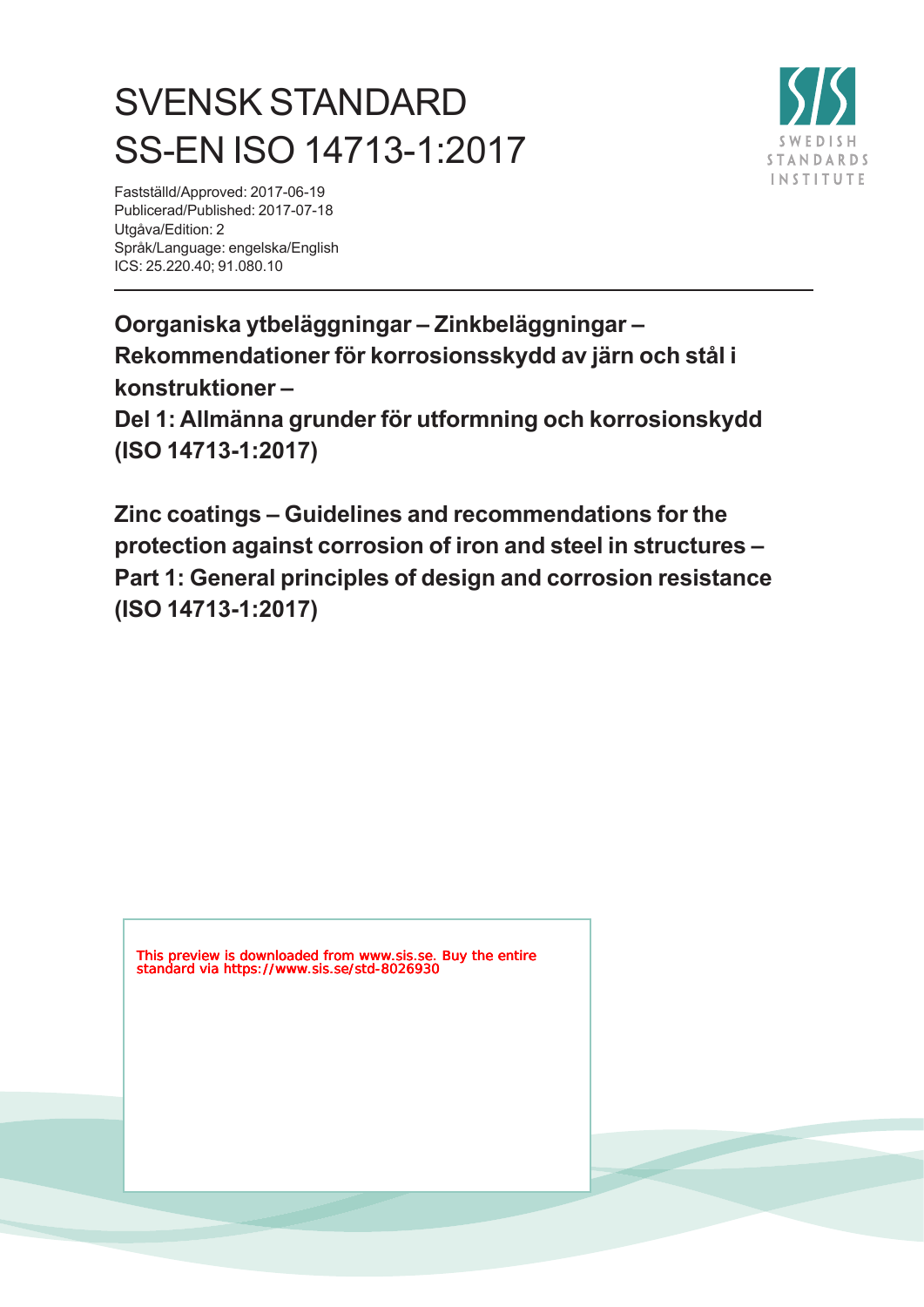# Standarder får världen att fungera

*SIS (Swedish Standards Institute) är en fristående ideell förening med medlemmar från både privat och offentlig sektor. Vi är en del av det europeiska och globala nätverk som utarbetar internationella standarder. Standarder är dokumenterad kunskap utvecklad av framstående aktörer inom industri, näringsliv och samhälle och befrämjar handel över gränser, bidrar till att processer och produkter blir säkrare samt effektiviserar din verksamhet.* 

#### **Delta och påverka**

Som medlem i SIS har du möjlighet att påverka framtida standarder inom ditt område på nationell, europeisk och global nivå. Du får samtidigt tillgång till tidig information om utvecklingen inom din bransch.

#### **Ta del av det färdiga arbetet**

Vi erbjuder våra kunder allt som rör standarder och deras tillämpning. Hos oss kan du köpa alla publikationer du behöver – allt från enskilda standarder, tekniska rapporter och standardpaket till handböcker och onlinetjänster. Genom vår webbtjänst e-nav får du tillgång till ett lättnavigerat bibliotek där alla standarder som är aktuella för ditt företag finns tillgängliga. Standarder och handböcker är källor till kunskap. Vi säljer dem.

#### **Utveckla din kompetens och lyckas bättre i ditt arbete**

Hos SIS kan du gå öppna eller företagsinterna utbildningar kring innehåll och tillämpning av standarder. Genom vår närhet till den internationella utvecklingen och ISO får du rätt kunskap i rätt tid, direkt från källan. Med vår kunskap om standarders möjligheter hjälper vi våra kunder att skapa verklig nytta och lönsamhet i sina verksamheter.

**Vill du veta mer om SIS eller hur standarder kan effektivisera din verksamhet är du välkommen in på www.sis.se eller ta kontakt med oss på tel 08-555 523 00.**

# Standards make the world go round

*SIS (Swedish Standards Institute) is an independent non-profit organisation with members from both the private and public sectors. We are part of the European and global network that draws up international standards. Standards consist of documented knowledge developed by prominent actors within the industry, business world and society. They promote cross-border trade, they help to make processes and products safer and they streamline your organisation.*

#### **Take part and have influence**

As a member of SIS you will have the possibility to participate in standardization activities on national, European and global level. The membership in SIS will give you the opportunity to influence future standards and gain access to early stage information about developments within your field.

#### **Get to know the finished work**

We offer our customers everything in connection with standards and their application. You can purchase all the publications you need from us - everything from individual standards, technical reports and standard packages through to manuals and online services. Our web service e-nav gives you access to an easy-to-navigate library where all standards that are relevant to your company are available. Standards and manuals are sources of knowledge. We sell them.

#### **Increase understanding and improve perception**

With SIS you can undergo either shared or in-house training in the content and application of standards. Thanks to our proximity to international development and ISO you receive the right knowledge at the right time, direct from the source. With our knowledge about the potential of standards, we assist our customers in creating tangible benefit and profitability in their organisations.

**If you want to know more about SIS, or how standards can streamline your organisation, please visit www.sis.se or contact us on phone +46 (0)8-555 523 00**



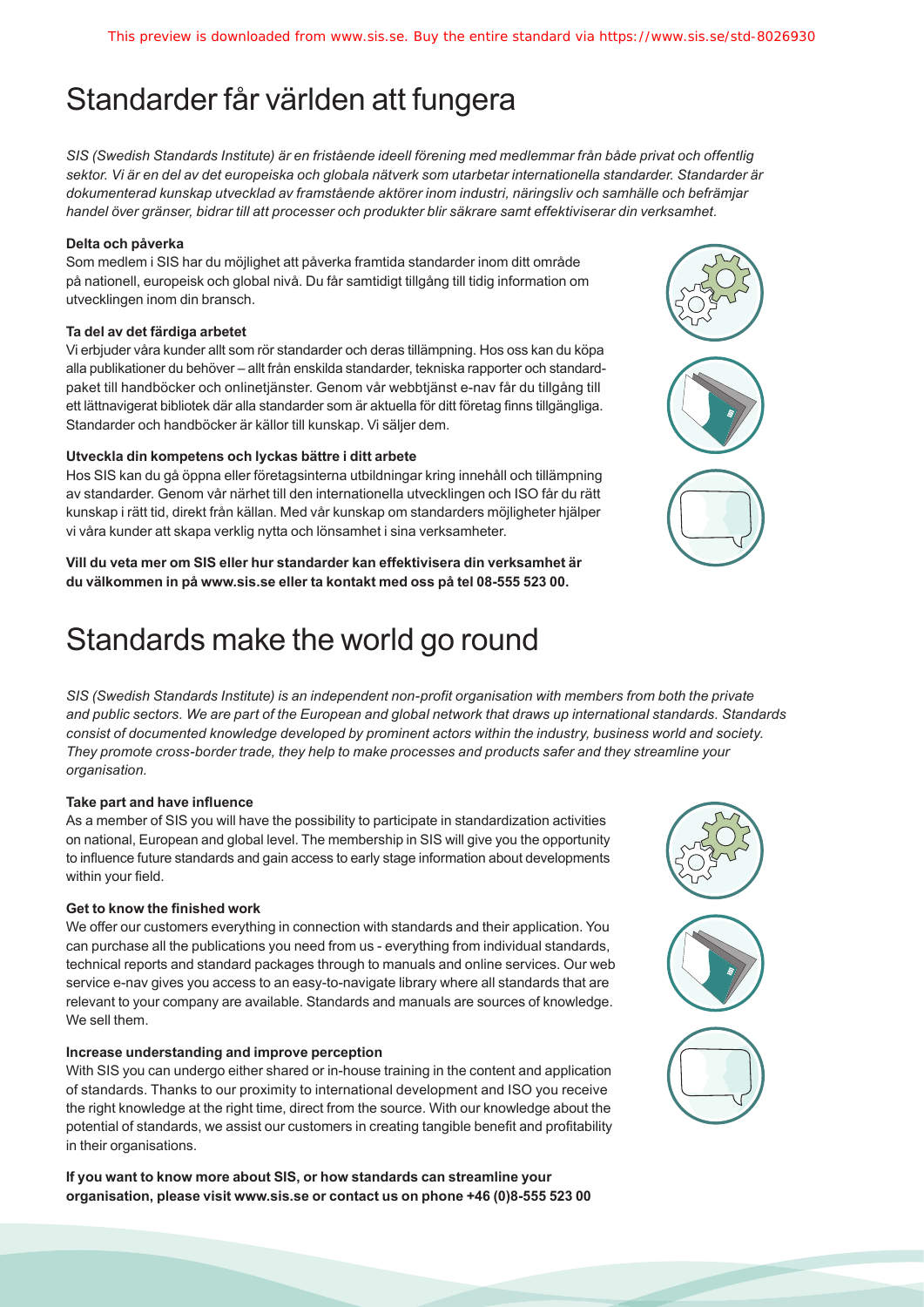Europastandarden EN ISO 14713-1:2017 gäller som svensk standard. Detta dokument innehåller den officiella engelska versionen av EN ISO 14713-1:2017.

Denna standard ersätter SS-EN ISO 14713-1:2009, utgåva 1.

The European Standard EN ISO 14713-1:2017 has the status of a Swedish Standard. This document contains the official version of EN ISO 14713-1:2017.

This standard supersedes the Swedish Standard SS-EN ISO 14713-1:2009, edition 1.

© Copyright / Upphovsrätten till denna produkt tillhör SIS, Swedish Standards Institute, Stockholm, Sverige. Användningen av denna produkt regleras av slutanvändarlicensen som återfinns i denna produkt, se standardens sista sidor.

© Copyright SIS, Swedish Standards Institute, Stockholm, Sweden. All rights reserved. The use of this product is governed by the end-user licence for this product. You will find the licence in the end of this document.

*Upplysningar om sakinnehållet i standarden lämnas av SIS, Swedish Standards Institute, telefon 08-555 520 00. Standarder kan beställas hos SIS Förlag AB som även lämnar allmänna upplysningar om svensk och utländsk standard.*

*Information about the content of the standard is available from the Swedish Standards Institute (SIS), telephone +46 8 555 520 00. Standards may be ordered from SIS Förlag AB, who can also provide general information about Swedish and foreign standards.*

Denna standard är framtagen av kommittén för Oorganiska ytbeläggningar, SIS / TK 116.

Har du synpunkter på innehållet i den här standarden, vill du delta i ett kommande revideringsarbete eller vara med och ta fram andra standarder inom området? Gå in på www.sis.se - där hittar du mer information.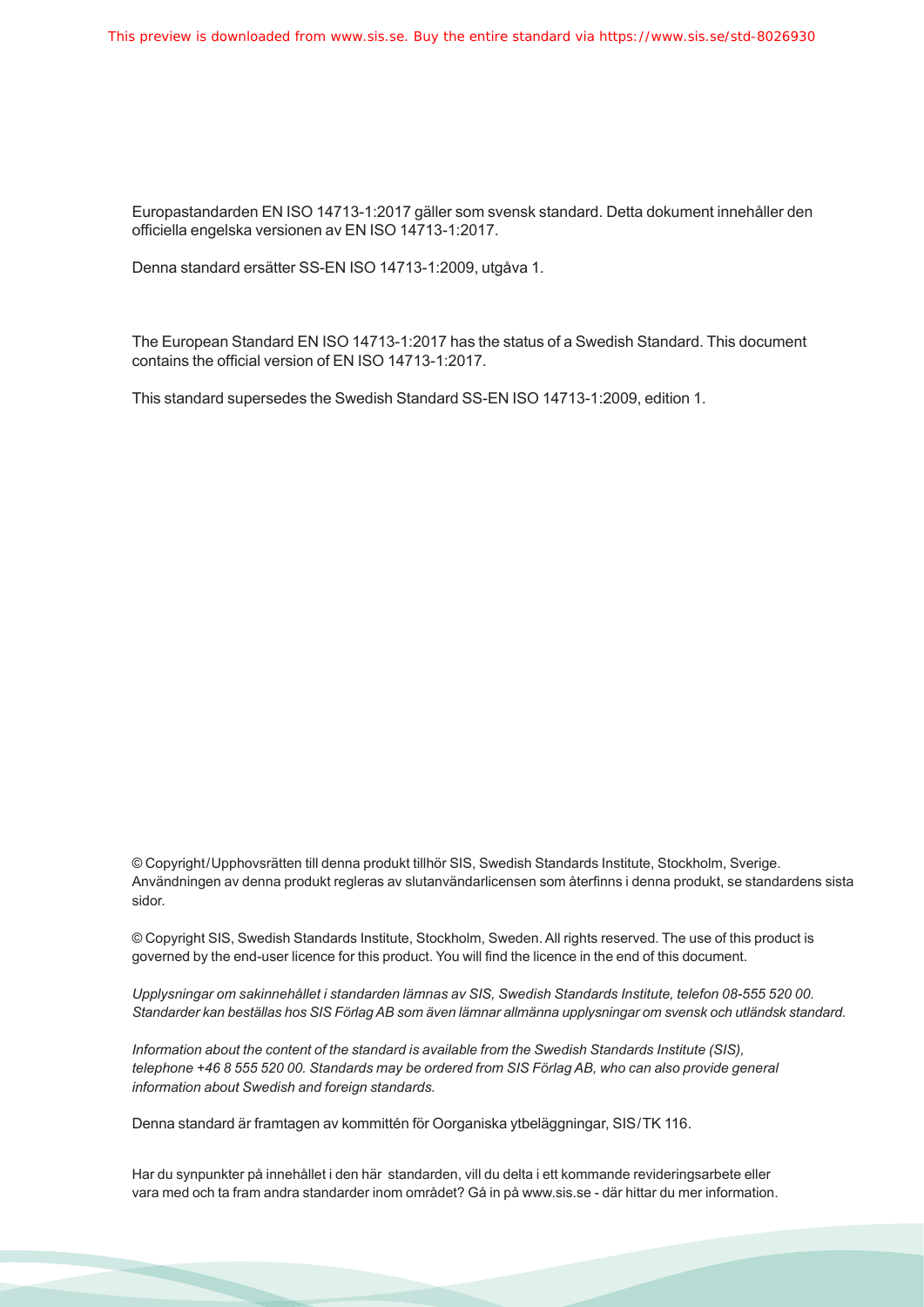This preview is downloaded from www.sis.se. Buy the entire standard via https://www.sis.se/std-8026930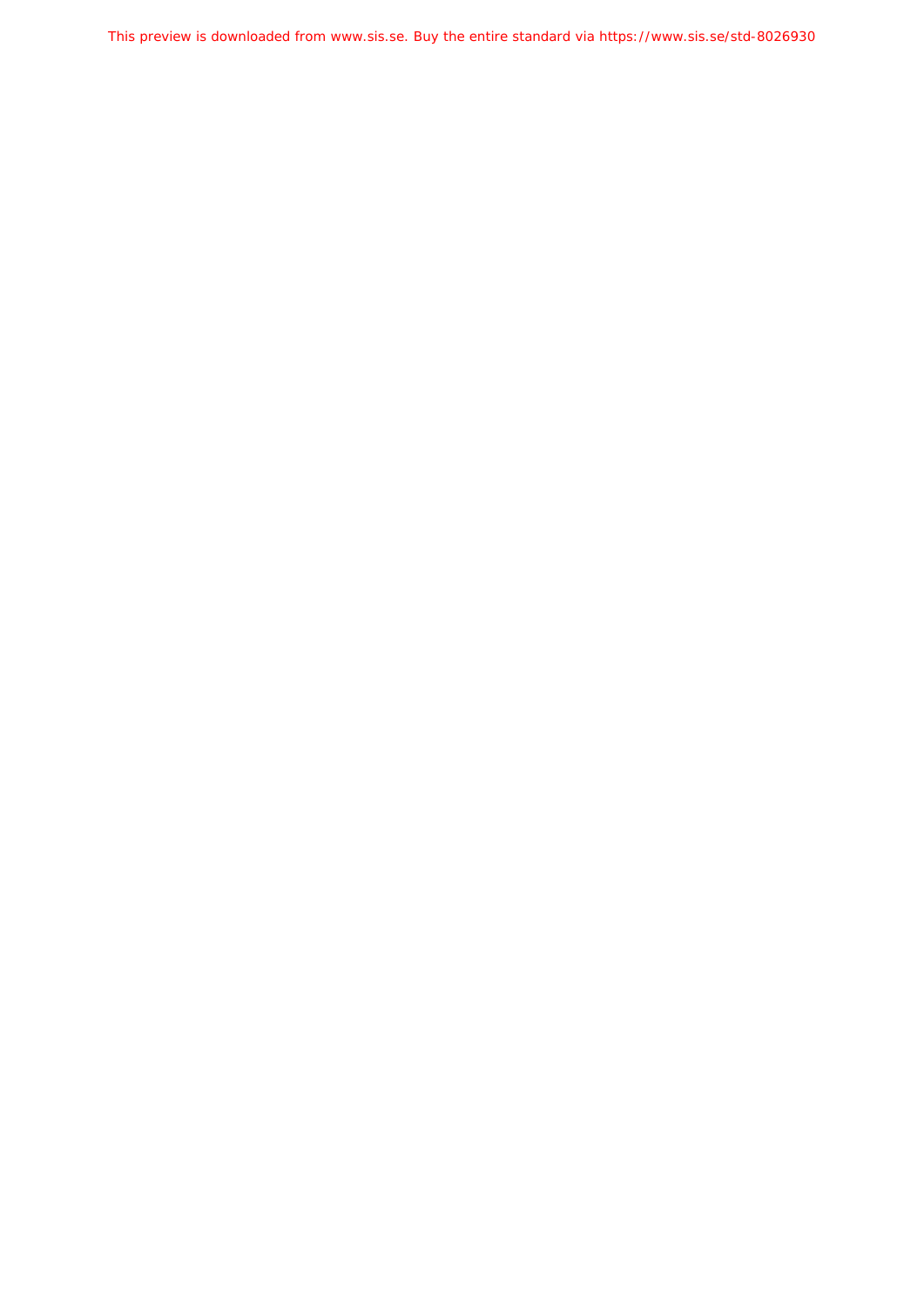# EUROPEAN STANDARD NORME EUROPÉENNE EUROPÄISCHE NORM

# **EN ISO 14713-1**

May 2017

ICS 25.220.40 Supersedes EN ISO 14713-1:2009

English Version

## Zinc coatings - Guidelines and recommendations for the protection against corrosion of iron and steel in structures - Part 1: General principles of design and corrosion resistance (ISO 14713-1:2017)

Revêtements de zinc - Lignes directrices et recommandations pour la protection contre la corrosion du fer et de l'acier dans les constructions - Partie 1: Principes généraux de conception et résistance à la corrosion (ISO 14713-1:2017)

Zinküberzüge - Leitfäden und Empfehlungen zum Schutz von Eisen- und Stahlkonstruktionen vor Korrosion - Teil 1: Allgemeine Konstruktionsgrundsätze und Korrosionsbeständigkeit (ISO 14713-1:2017)

This European Standard was approved by CEN on 3 May 2017.

CEN members are bound to comply with the CEN/CENELEC Internal Regulations which stipulate the conditions for giving this European Standard the status of a national standard without any alteration. Up-to-date lists and bibliographical references concerning such national standards may be obtained on application to the CEN-CENELEC Management Centre or to any CEN member.

This European Standard exists in three official versions (English, French, German). A version in any other language made by translation under the responsibility of a CEN member into its own language and notified to the CEN-CENELEC Management Centre has the same status as the official versions.

CEN members are the national standards bodies of Austria, Belgium, Bulgaria, Croatia, Cyprus, Czech Republic, Denmark, Estonia, Finland, Former Yugoslav Republic of Macedonia, France, Germany, Greece, Hungary, Iceland, Ireland, Italy, Latvia, Lithuania, Luxembourg, Malta, Netherlands, Norway, Poland, Portugal, Romania, Serbia, Slovakia, Slovenia, Spain, Sweden, Switzerland, Turkey and United Kingdom.



EUROPEAN COMMITTEE FOR STANDARDIZATION COMITÉ EUROPÉEN DE NORMALISATION EUROPÄISCHES KOMITEE FÜR NORMUNG

**CEN-CENELEC Management Centre: Avenue Marnix 17, B-1000 Brussels** 

© 2017 CEN All rights of exploitation in any form and by any means reserved worldwide for CEN national Members.

Ref. No. EN ISO 14713-1:2017 E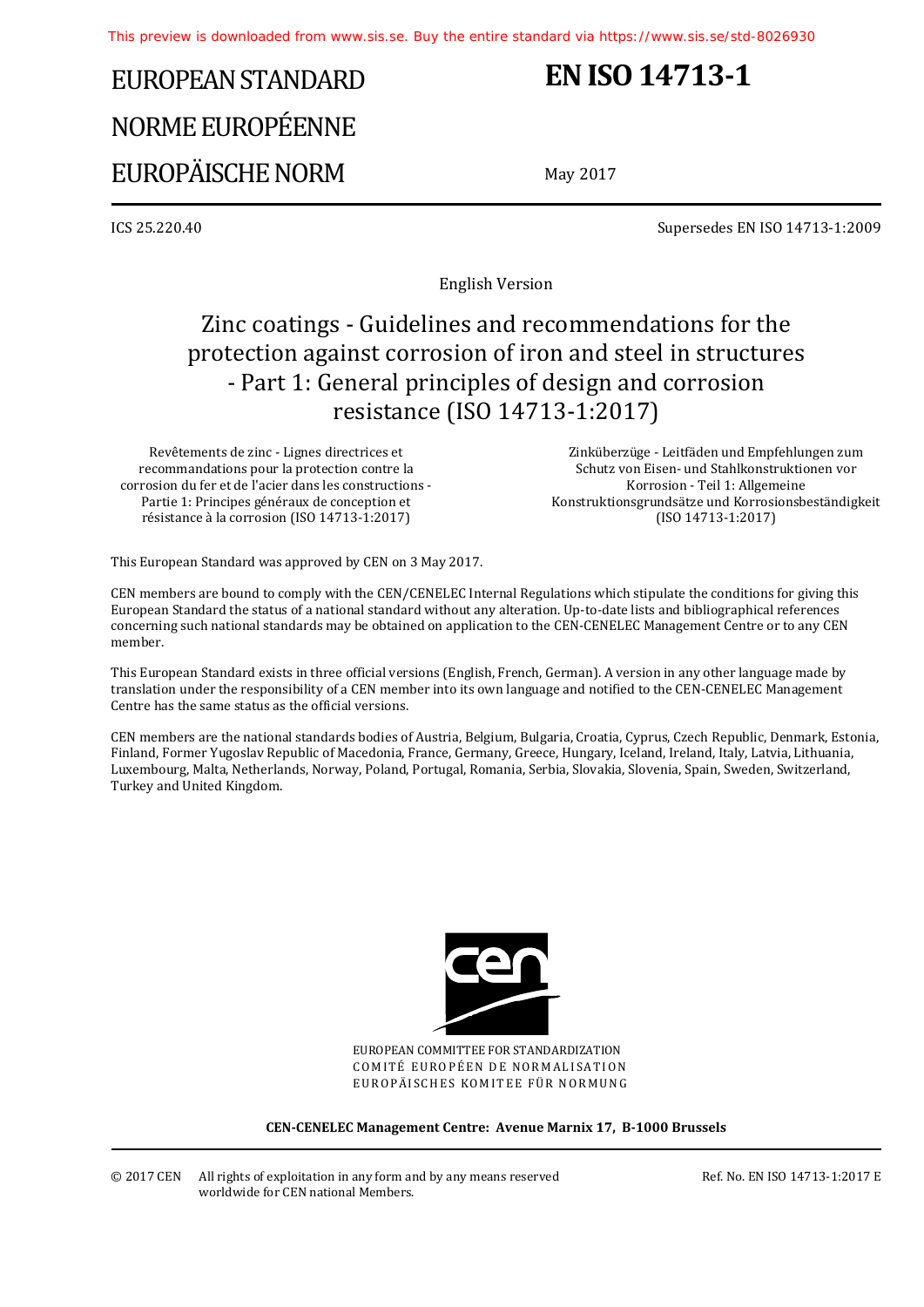## SS-EN ISO 14713-1:2017 (E)

## **Contents**

Page

| 1                                                                                                                                                                               |  |
|---------------------------------------------------------------------------------------------------------------------------------------------------------------------------------|--|
| 2                                                                                                                                                                               |  |
| 3                                                                                                                                                                               |  |
| 4<br>4.1<br>4.2                                                                                                                                                                 |  |
| Selection of zinc coating 500 million 3<br>5                                                                                                                                    |  |
| Design requirements 3<br>6<br>6.1<br>6.2                                                                                                                                        |  |
| 6.3<br>6.3.1<br>6.3.2                                                                                                                                                           |  |
| 6.4<br>Fastenings to be used with hot dip galvanized, sherardized or thermally<br>6.4.1<br>6.4.2<br>6.4.3<br>6.5<br>6.6                                                         |  |
| Corrosion in different environments <b>Exercise 2016</b> 6<br>7<br>7.1<br>7.2<br>Exposure to water <b>Exposure to water</b> 22<br>7.3<br>7.4<br>7.5<br>7.6<br>7.7<br>7.8<br>7.9 |  |
| 8                                                                                                                                                                               |  |
|                                                                                                                                                                                 |  |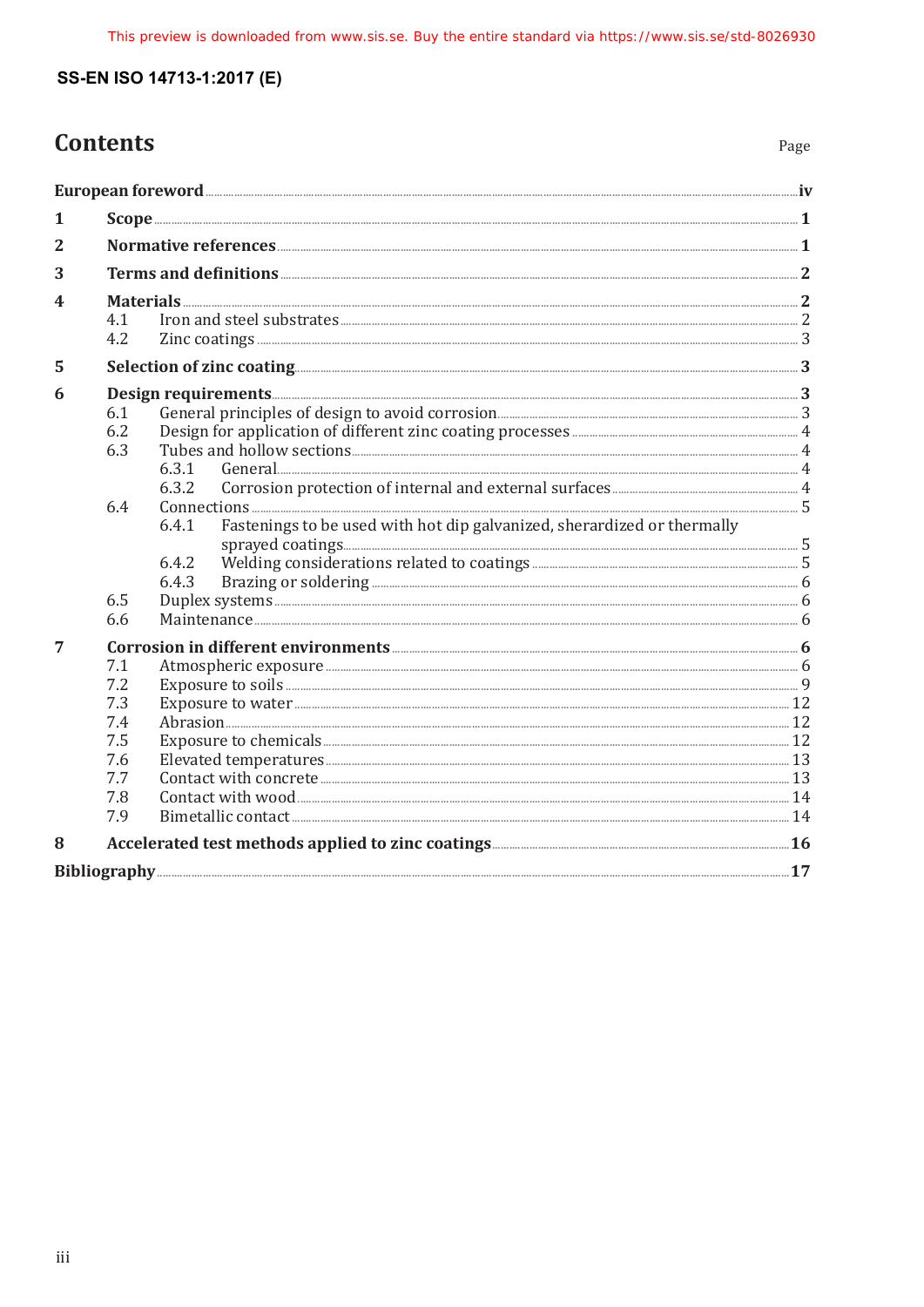### **SS-EN ISO 14713-1:2017(E)**

## **European foreword**

This document (EN ISO 14713-1:2017) has been prepared by Technical Committee ISO/TC 107 "Metallic and other inorganic coatings" in collaboration with Technical Committee CEN/TC 262 "Metallic and other inorganic coatings, including for corrosion protection and corrosion testing of metals and alloys" the secretariat of which is held by BSI.

This European Standard shall be given the status of a national standard, either by publication of an identical text or by endorsement, at the latest by November 2017, and conflicting national standards shall be withdrawn at the latest by November 2017.

Attention is drawn to the possibility that some of the elements of this document may be the subject of patent rights. CEN [and/or CENELEC] shall not be held responsible for identifying any or all such patent rights.

This document supersedes EN ISO 14713-1:2009.

According to the CEN-CENELEC Internal Regulations, the national standards organizations of the following countries are bound to implement this European Standard: Austria, Belgium, Bulgaria, Croatia, Cyprus, Czech Republic, Denmark, Estonia, Finland, Former Yugoslav Republic of Macedonia, France, Germany, Greece, Hungary, Iceland, Ireland, Italy, Latvia, Lithuania, Luxembourg, Malta, Netherlands, Norway, Poland, Portugal, Romania, Serbia, Slovakia, Slovenia, Spain, Sweden, Switzerland, Turkey and the United Kingdom.

## **Endorsement notice**

The text of ISO 14713-1:2017 has been approved by CEN as EN ISO 14713-1:2017 without any modification.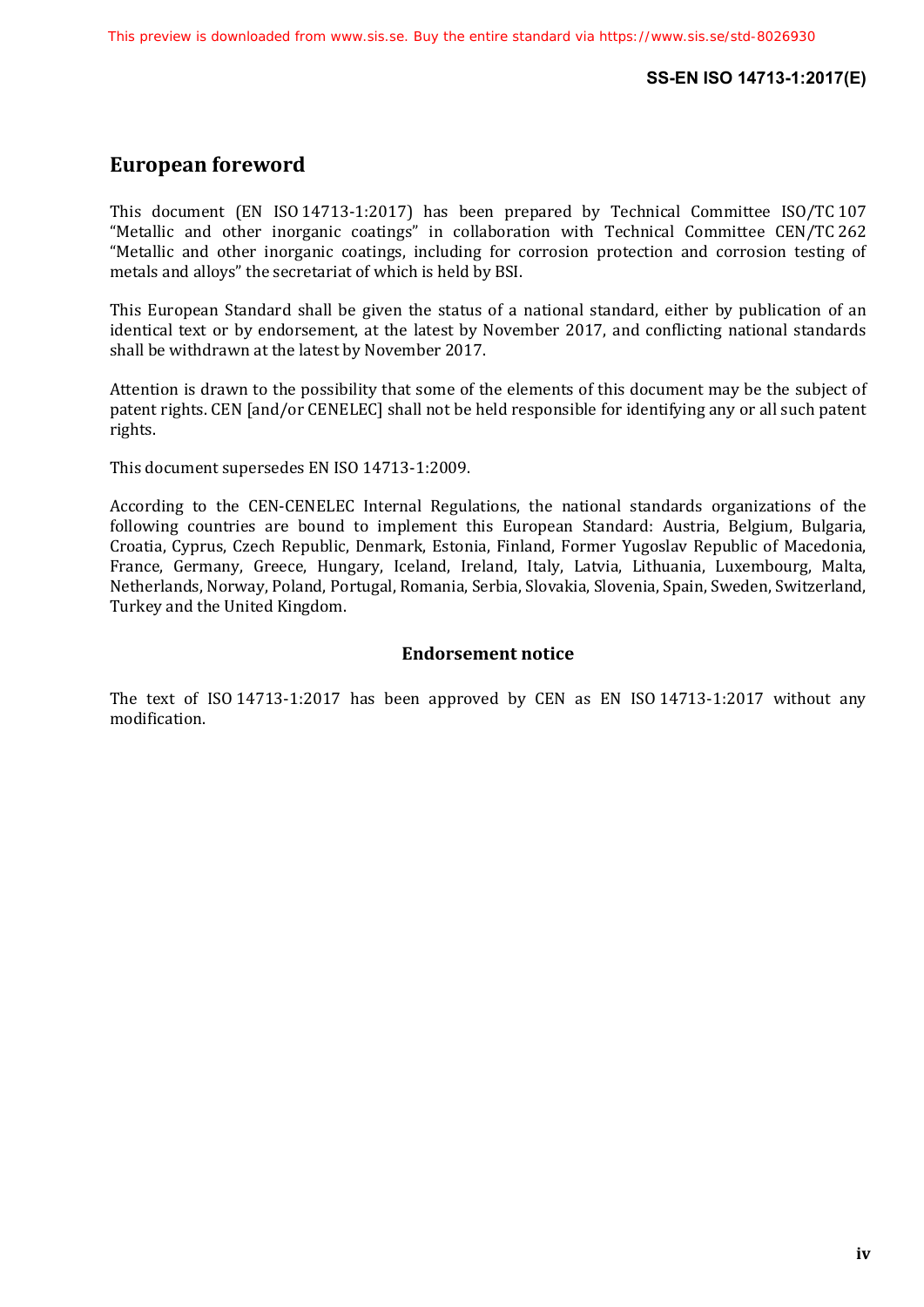This preview is downloaded from www.sis.se. Buy the entire standard via https://www.sis.se/std-8026930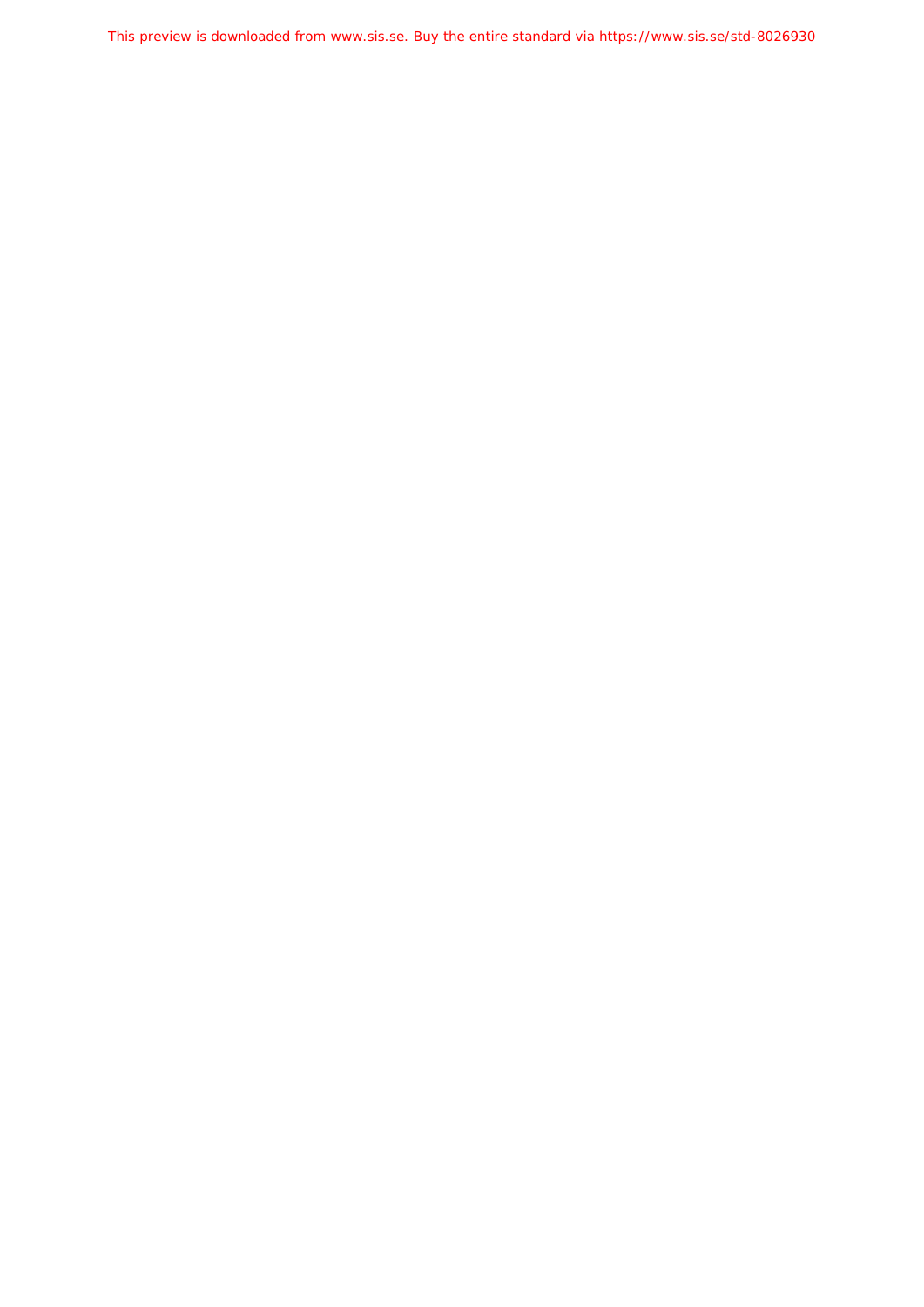## **Zinc coatings — Guidelines and recommendations for the protection against corrosion of iron and steel in structures —**

## Part 1: **General principles of design and corrosion resistance**

## **1 Scope**

This document provides guidelines and recommendations regarding the general principles of design which are appropriate for articles to be zinc coated for corrosion protection and the level of corrosion resistance provided by zinc coatings applied to iron or steel articles, exposed to a variety of environments. Initial protection is covered in relation to

- available standard processes,
- design considerations, and
- environments for use.

This document applies to zinc coatings applied by the following processes:

- a) hot dip galvanized coatings (applied after fabrication);
- b) hot dip galvanized coatings (applied onto continuous sheet);
- c) sherardized coatings;
- d) thermal sprayed coatings;
- e) mechanically plated coatings;
- f) electrodeposited coatings.

These guidelines and recommendations do not deal with the maintenance of corrosion protection in service for steel with zinc coatings. Guidance on this subject can be found in ISO 12944-5 and ISO 12944-8.

NOTE There are a variety of product-related standards (e.g. for nails, fasteners, ductile iron pipes, etc.) which provide specific requirements for the applied zinc coating systems which go beyond any general guidance presented in this document. These specific product-related requirements will take precedence over these general recommendations.

## **2 Normative references**

ISO 1461, *Hot dip galvanized coatings on fabricated iron and steel articles — Specifications and test methods*

ISO 2063, *Thermal spraying — Metallic and other inorganic coatings — Zinc, aluminium and their alloys*

ISO2064, *Metallic and other inorganic coatings— Definitions and conventions concerning the measurement of thickness*

ISO 8044:2015, *Corrosion of metals and alloys — Basic terms and definitions*

ISO 12683, *Mechanically deposited coatings of zinc — Specification and test methods*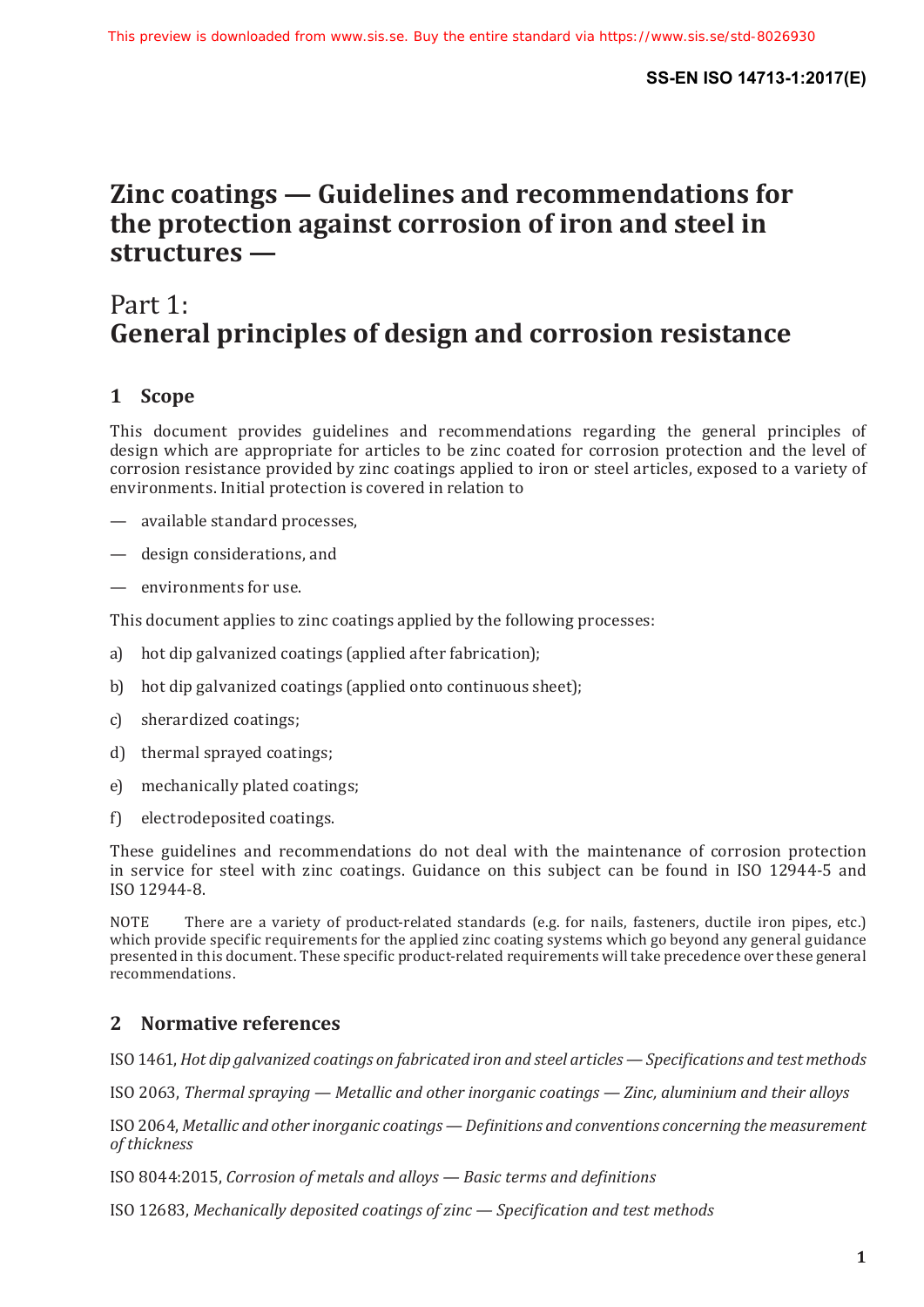## **SS-EN ISO 14713-1:2017 (E)**

ISO 17668, *Zinc diffusion coatings on ferrous products — Sherardizing — Specification*

## **3 Terms and definitions**

For the purposes of this document, the terms and definitions given in ISO 1461, ISO 2063, ISO 2064, ISO 8044, ISO 12683 and ISO 17668 and the following apply.

ISO and IEC maintain terminological databases for use in standardization at the following addresses:

- IEC Electropedia: available at http://www.electropedia.org/
- ISO Online browsing platform: available at http://www.iso.org/obp

### **3.1**

#### **atmospheric corrosion**

corrosion with the earth's atmosphere at ambient temperature as the corrosive environment

[SOURCE: ISO 8044:2015, 3.4]

### **3.2**

### **elevated temperatures**

temperatures between +60 °C and +200 °C

### **3.3**

### **exceptional exposure**

special cases such as exposure that substantially intensifies the corrosive exposure and/or places increased demands on the corrosion protection system

### **3.4**

#### **life to first maintenance**

time interval that can elapse after initial coating before coating deterioration reaches the point when maintenance is necessary to restore protection of the basis metal

## **4 Materials**

## **4.1 Iron and steel substrates**

In hot dip galvanizing, the reactivity of the steel is modified by its chemical composition, particularly by the silicon plus phosphorus contents (see ISO 14713-2). The metallurgical and chemical nature of the steel is irrelevant to protection by thermally sprayed or sherardized coatings.

The broad range of steels likely to be subject to zinc coating will commonly fall into the following categories:

- carbon steel, composed simply of iron and carbon, accounts for 90  $\%$  of steel production [e.g. EN 10025-2 and EN 10080 (steel reinforcement)];
- high-strength, low-alloy (HSLA) steels have small additions (usually  $\lt 2$  % by weight) of other elements, typically 1,5 % manganese, to provide additional strength for a modest price increase (e.g. EN 10025-6);
- low-alloy steel is alloyed with other elements, usually molybdenum, manganese, chromium, or nickel, in amounts of up to 10 % by weight to improve the hardenability of thick sections (e.g. EN 10083-1).

Steel can be hot rolled or cold formed. Hot rolling is used to produce angle, "I", "H" and other structural sections. Some structural sections, e.g. safety barriers, cladding rails and cladding panels, are cold formed.

Cast and wrought irons are of various metallurgical and chemical compositions. This is irrelevant to protection by thermally sprayed or sherardized coatings but special consideration is needed regarding the cast irons most suitable for hot dip galvanizing (see ISO 14713-2).